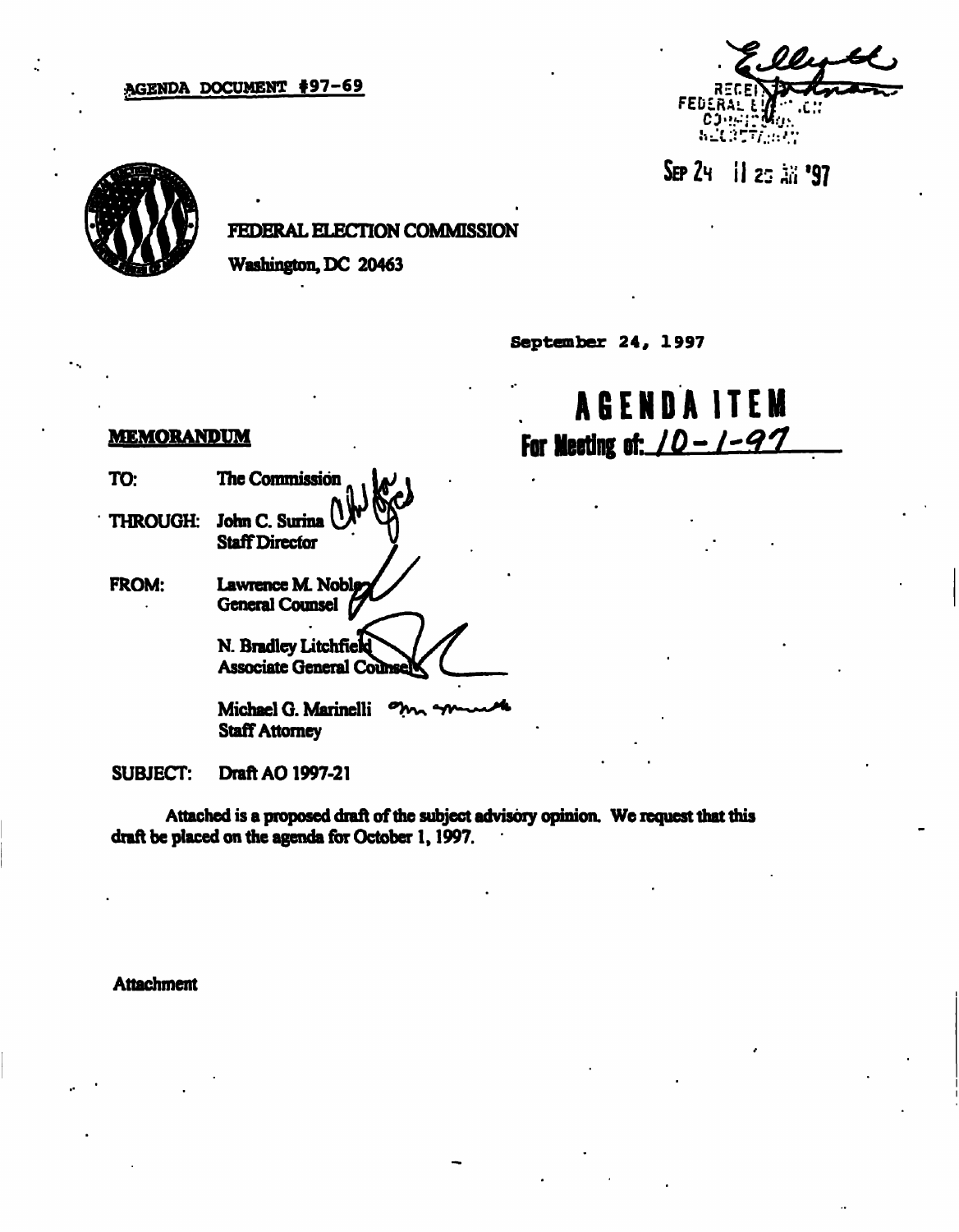1 ADVISORY OPINION 1997-21 2 3 Charles Rorex, Treasurer DRAFT Firebaugh for Congress Committee 5 PO Box 676 6 Farmington, MO 63640 7 Dear Mr. Rorex: This refers to your August 29, 1997, letter which requests advice concerning 10 application of the Federal Election Campaign Act of 1971, as amended ("the Act"), to the 11 disposition of an unexpected refund check from a media firm to the Firebaugh for 12' Congress Committee ("the Committee"). 13 You state that Emily Firebaugh was a candidate in 1996 for the House of 14 Representatives in the 8th Congressional District of Missouri. The. Committee was her 15 principal campaign committee, and you are its treasurer. On June 25, 1996, the 16 Committee borrowed \$100,000 from Fust State Bank of Farmington, with the candidate  $\ddot{\cdot}$ 17 acting as the personal guarantor.<sup>1</sup> The loan came-due in November 1996. The principal, 18 as well as interest of \$3,500, was paid by the Committee with funds advanced by Ms. 19 Firebaugh on November 20. The loan repayment was reported on the 30-day post.  $\Lambda$  -state is a set of the state in  $\Lambda$ 20 election report, filed on December 5. 21 . You state that the candidate "advanced" \$125,000 of her personal funds on 22 November 20, in order for the Committee to pay off the loan, as well as several other 23 obligations. You explain that there were no other funds available, and there was no 24 expectation of additional funds coming to the Committee. Due to these circumstances,

You state that Ms. Firebaugh pledged personal securities as collateral for this loan.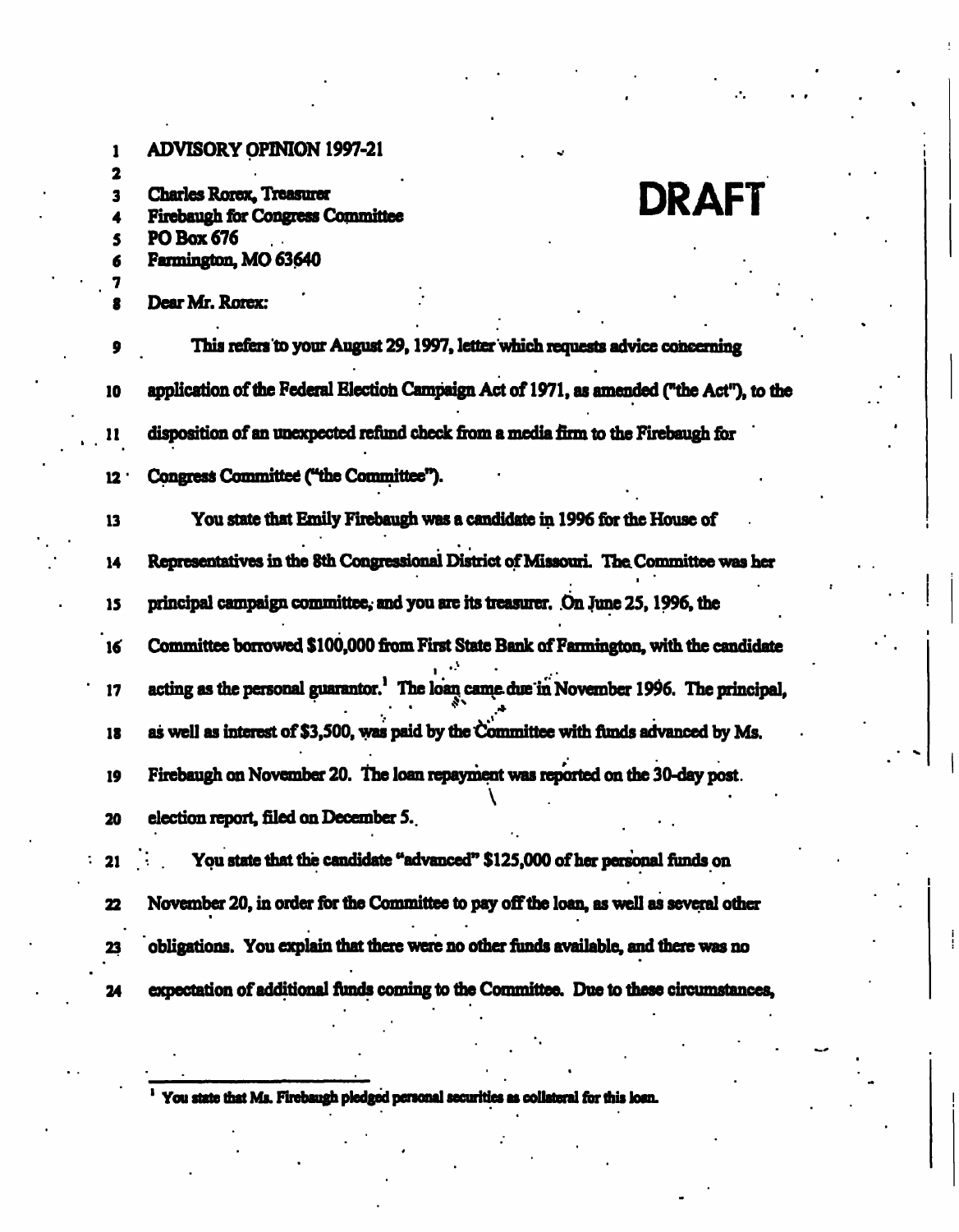#### AO1997-21 Page 2

1 the advance of personal funds by Ms. Firebaugh was reported as an in-kind contribution 2 fiom the candidate.

3 Dining the first half of 1997, the Committee paid all of hs debts in preparation for 4 terminating. You explain that the candidate once again advanced her own funds in order 5 to meet the Committee's obligations. On January 27,1997, she loaned the committee 6 \$7,723 of her personal funds for this purpose. This transaction was reported on the July 7 Mid Year report as a loan fiom the candidate. More recently on March 20, the 8 Committee received a refund check from its media firm for \$46,131 for prepaid 9 advertising that was not run. You state that this refund was completely unanticipated. 10 You further state your intention to refund this entire amount, along with any remaining 11 balance of Committee funds, to Ms. Firebaugh in repayment of her total advance of 12 \$132,723 to the campaign from her personal funds. You state that this refund would be 13 reported on the Committee's termination report. You wish to know whether this action 14 would be permitted under the Act and Commission regulations. 15 The Commission has previously stated that, under the Act and Commission 16 regulations, a candidate and the candidate's campaign committee have wide discretion in 17 making expenditures to influence the candidate's election. The Act provides, however, 18 that the candidate and the campaign committee may not convert excess campaign funds to 19 the personal use of the candidate or any other person. 2U.S.C. §439a; 11CFR 113.2(d);

20 Advisory Opinions 1997-11 and 1997-2. However, excess campaign funds may be used to 21 repay to a candidate any loan the proceeds of which were used in connection with his or 22 her campaign. 11 CFR113.2(d).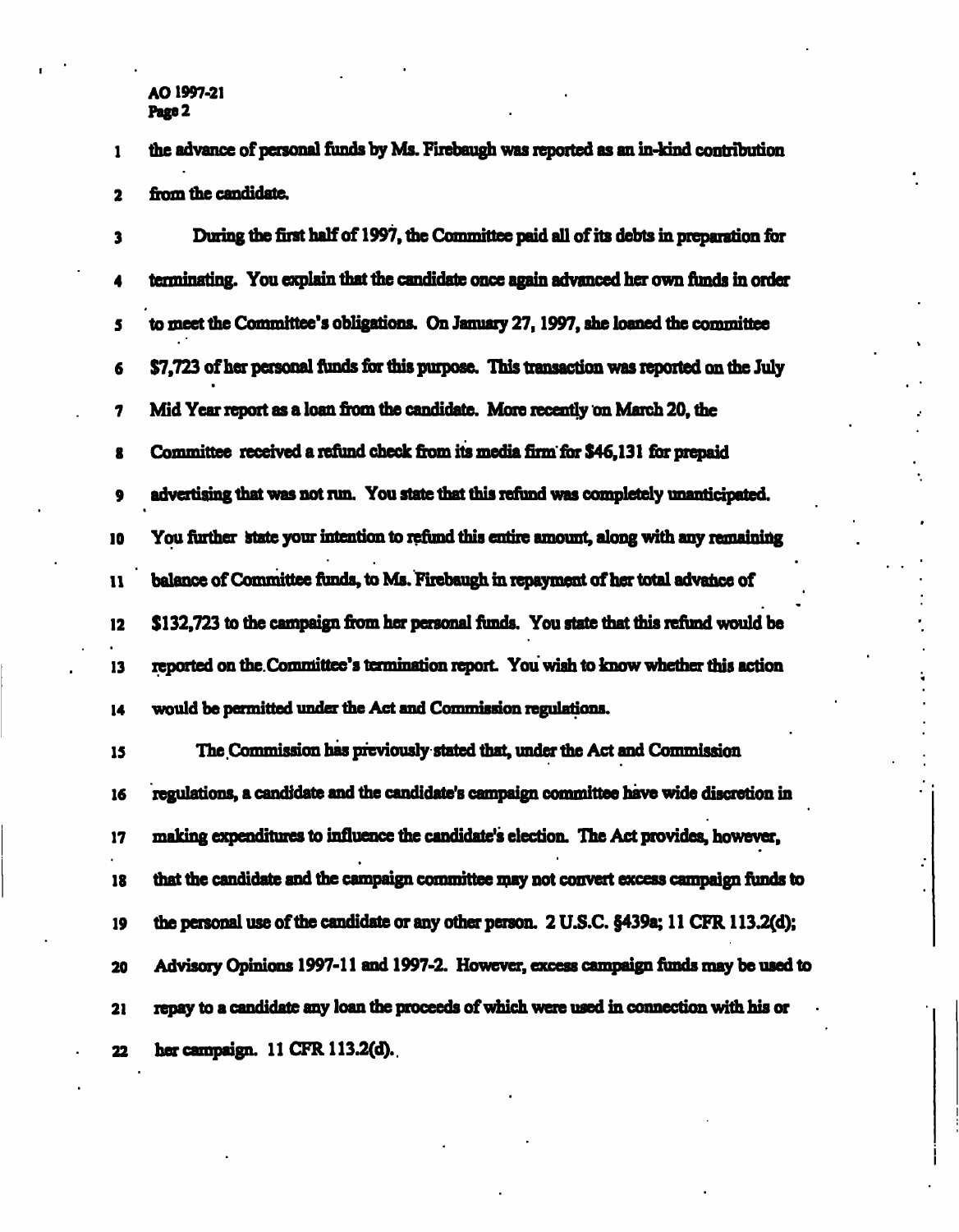# AO 1997-21<br>**Page 3**

| 1             | The Commission regulations define what would constitute personal use of campaign           |
|---------------|--------------------------------------------------------------------------------------------|
| 2             | funds. In general, "personal use" means "any use of funds in a campaign account of a       |
| 3             | present or former candidate to fulfill a commitment, obligation or expense of any person   |
|               | that would exist irrespective of the candidate's campaign or duties as a Federal .         |
| 5             | officeholder." 11 CFR 113.1(g). The Act further requires that the reports filed by a       |
| 6             | candidate's principal campaign committee disclose, among other transactions, all loans     |
| 7             | made by or guaranteed by the candidate, as well as contributions from the candidate.       |
| 8             | 2 U.S.C. §§434(b)(2)(B),(G) and 434(b)(8). See also 11 CFR 104.3(a)(4)(iv) and             |
| 9             | 104.3(d). Debts and obligations owed by or to a political committee which remain           |
| 10            | outstanding shall be continuously reported until extinguished. 11 CFR 104.11.              |
| $\mathbf{11}$ | Several previous advisory opinions concerning proposed retroactive changes of              |
| 12            | candidate transactions with his or her campaign committee are relevant to your request. In |
| 13            | Advisory Opinion 1977-58, a former candidate wished to retroactively change the            |
| 14            | designation of a transfer (or gift) of funds, made by the candidate to his campaign        |
| 15            | committee, to a "loan" that would then permit committee fundraising in order to "repay"    |
| 16            | the candidate for the funds he had earlier donated. The Commission concluded that this     |
| 17            | was not permissible since it would contravene the intent of section 434(b) that "the debts |
| 18            | and obligations be initially disclosed in a timely manner and be continuously reported     |
| 19            | thereafter until extinguished." By contrast in Advisory Opinion 1980-114, the              |
| 20            | Commission permitted a campaign committee to transfer to a candidate an unanticipated      |
| 21            | refund from a vendor which was received after the filing of the committee's termination    |
| 22            | report. However, as the Commission noted in that instance, the transfer was in repayment   |
| 23            | of a previous loan the candidate had made to the committee which loan had been reported    |

l,

÷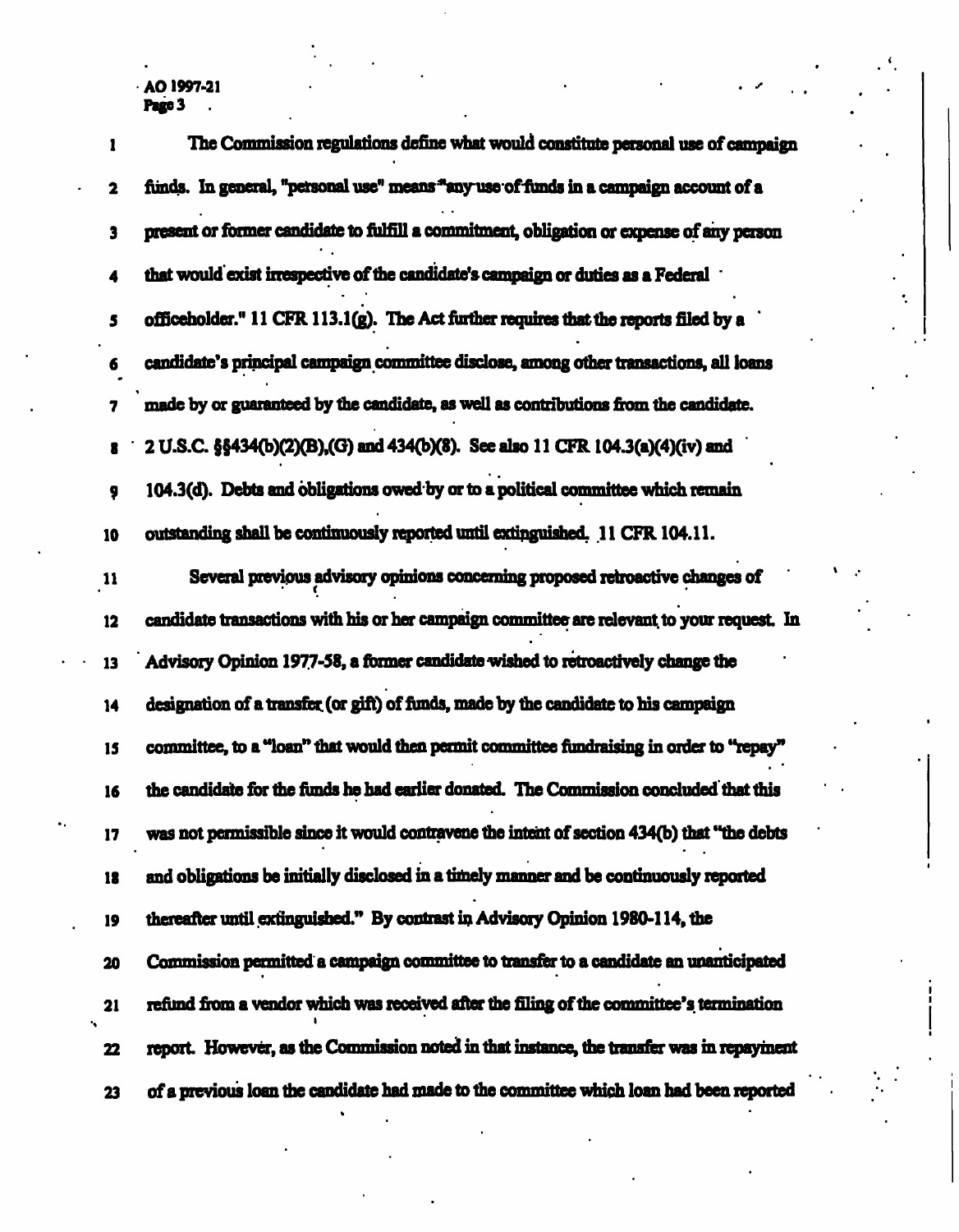AO 1997-21 Page 4

| 1  | as such by the committee. The Commission, in distinguishing Advisory Opinion 1977-58,                  |
|----|--------------------------------------------------------------------------------------------------------|
| 2  | noted that if the candidate "had contributed the money to the committee, the committee                 |
| 3  | would have no outstanding debts or obligations and any refund received would have been                 |
| 4  | considered an amount in excess of any amount necessary to defray expenditures." More                   |
| 5  | recently, in Advisory Opinion 1991-9, a candidate wished to change the rate of interest for            |
| 6  | loans already fully repaid to the candidate. The Commission concluded that, while a new                |
| 7  | interest rate could be applied to any unrepaid loan balances, the application of the rate              |
| В  | retroactively to repaid loans would be prohibited by 2 U.S.C. §439a and §434(b).                       |
| 9  | The Commission concludes that the Committee may use the media refund proceeds                          |
| 10 | to repay the \$7,723 loan made by the candidate in January 1997. However, following the                |
| Ì1 | above cited opinions, the Commission concludes that the Committee may not use the                      |
| 12 | refund to repay the candidate for her previous donations to the campaign that were not, at             |
| 13 | that time, reported as loans from her personal funds to the Committee, and as outstanding              |
| 14 | debts of the Committee. <sup>2</sup> These retroactive changes are contrary to 2 U.S.C. $6434(b)$ , 11 |
| 15 | CFR 104.3(a), (d) and 104.11. Furthermore, any use of the refund proceeds to "repay" the               |
| 16 | candidate's prior contributions would represent a conversion of excess funds to personal               |
| 17 | use which is prohibited by 2 U.S.C. §439a and 11 CFR 113.2(d).                                         |

÷.

4 ż.

ÿ

is an  $\frac{1}{2}$ 

> 小学 ļ  $\epsilon$  $\frac{1}{2}$

> > J

<sup>&</sup>lt;sup>2</sup> In your request you state that the candidate should not be penalized "for what now appears to be a reporting error on the part of the Committee." The Commission notes that this is a somewhat inaccurate portrayal of the Committee was intended to be a contribution by her with no obligation to repay. From this standpoint, the reporting of the loan was accurate. It is only changed circumstances, i.e. the discovery of a refund, that makes the designation, in the candidate's view, unfortunate.